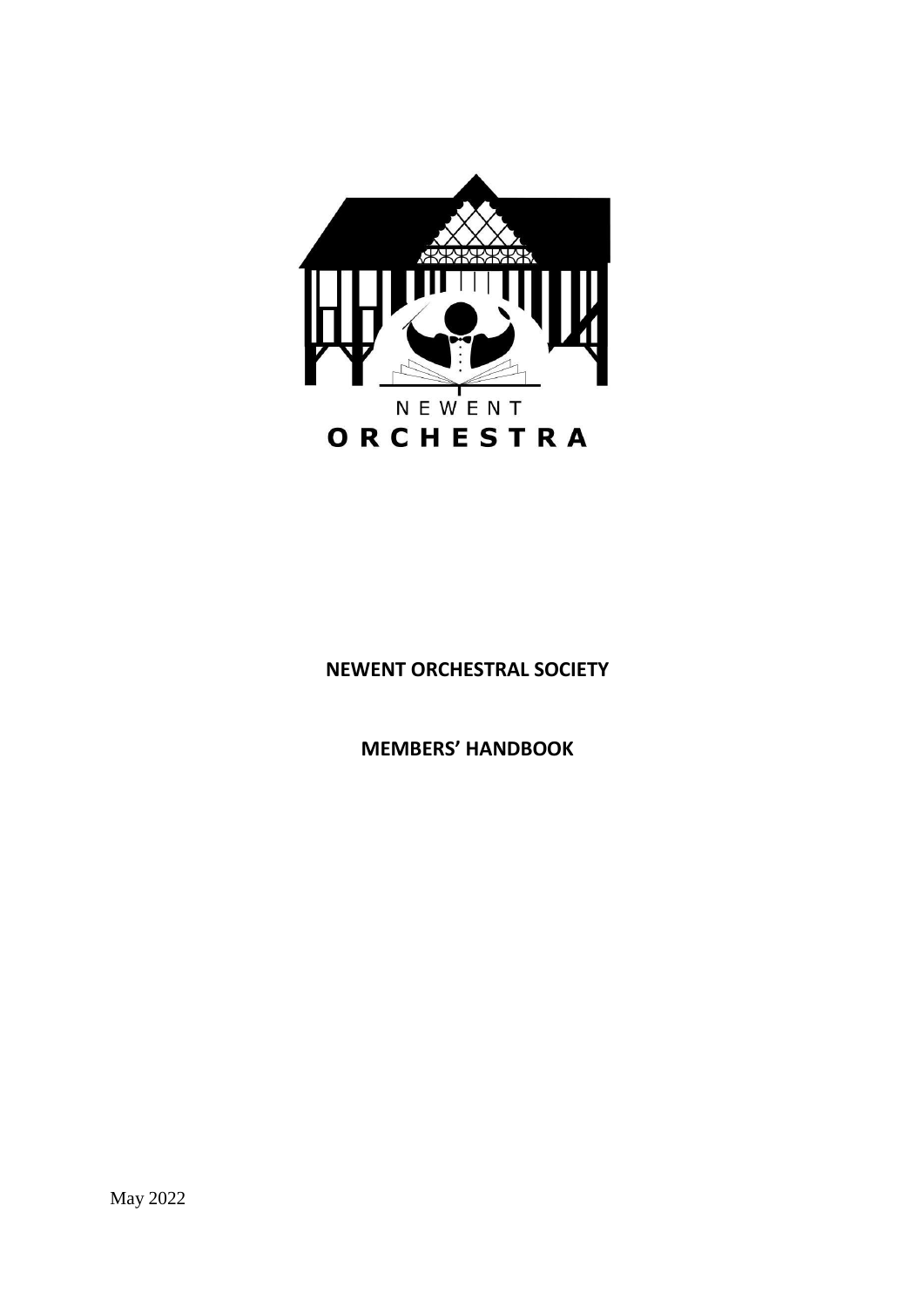#### **PREFACE**

**This handbook has been produced to provide you with a description of how the Newent Orchestral Society is run and a guide to the guidelines and rules that we have developed to ensure that, by following them, everyone has an opportunity for an equally enjoyable experience within the group. You are urged to read the whole document to familiarise yourself with its contents.**

**If you are a new member of the Society, welcome! You are part of an enthusiastic and friendly group of musicians who are continuing a tradition of music making in this town for well over 70 years. We hope you enjoy your time with us, and that it will be a rewarding and fruitful experience. Whilst we are fortunate to have a number of accomplished players, we do not set a minimum playing standard to join the orchestra, as we wish to encourage as many potential new members to join us as possible. All we ask is that everyone contributes their best and aims to achieve a growing capability. This will enable our group, of what is now around 40 people, to make music together as an effective ensemble. Our concerts have an enthusiastic following, which is a testament to our guidance under our recently retired Music Director and conductor, George Taylor. Bill Anderton has now taken over the role of Music Director and conductor.**

**The Society is affiliated to Making Music, the National Federation of Music Groups. Making Music provides a convenient vehicle for certain administrative tasks, such as obtaining insurance for the Society and payment of Performing Rights Society fees, as well as providing advice and guidance on various issues including, recently, operating during the Covid-19 pandemic.**

**Comments and suggestions for improving this handbook are welcome. Just let me know.**

**Colin Henderson Treasurer, Newent Orchestral Society May 2022**

i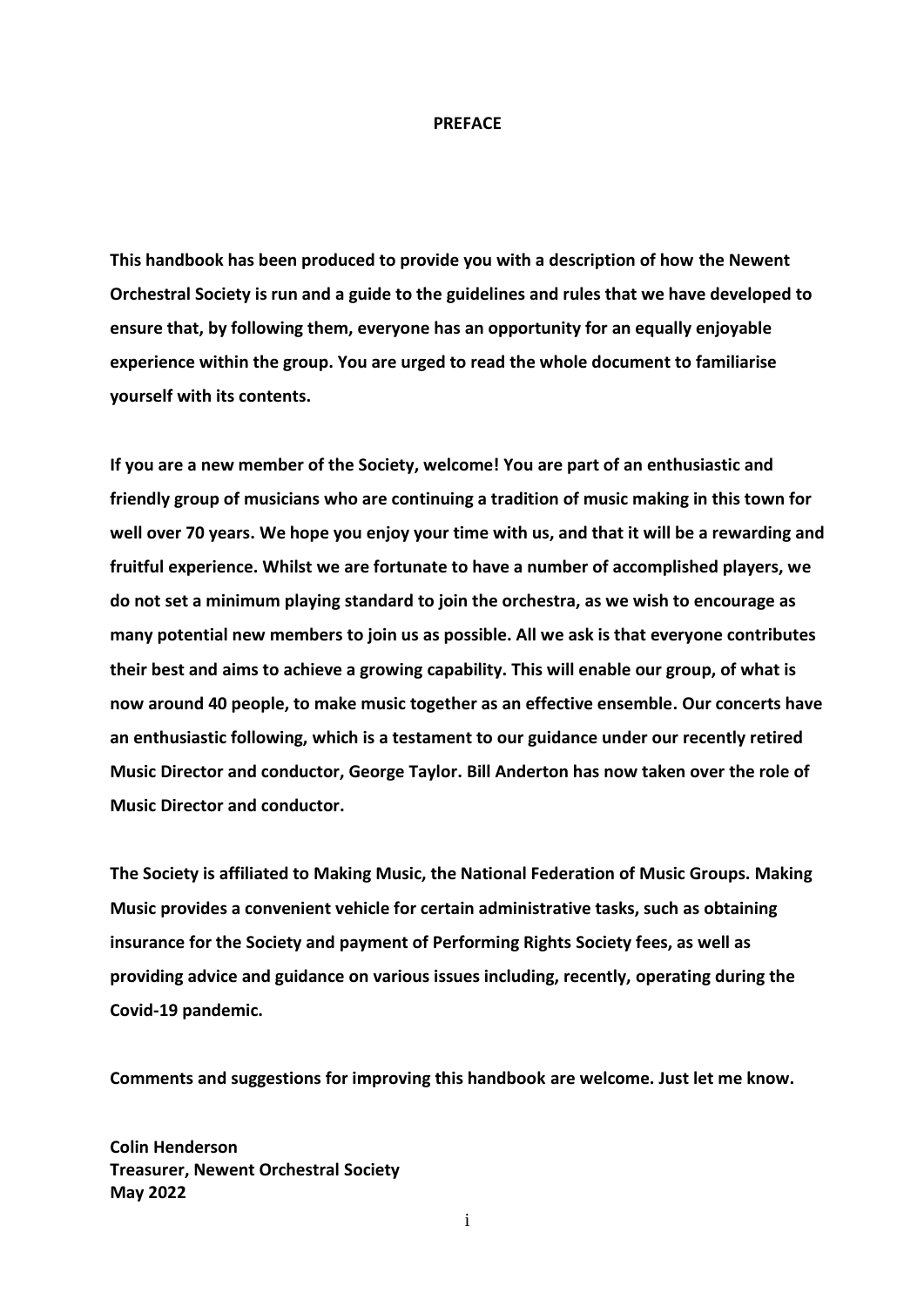# **CONTENTS**

| 1.  | Introduction                                                     | $\mathbf{1}$ |
|-----|------------------------------------------------------------------|--------------|
| 2.  | The Committee (the Society's governing body) and how it operates | 1            |
| 3.  | <b>Finances</b>                                                  | 3            |
| 4.  | Membership                                                       | 4            |
| 5.  | <b>Membership rights and obligations</b>                         | 4            |
| 6.  | Policies for safeguarding and data protection                    | 6            |
| 7.  | <b>Safety policies and procedures</b>                            | 6            |
| 8.  | <b>Rehearsals</b>                                                | 7            |
| 9.  | <b>Concerts</b>                                                  | 8            |
| 10. | <b>Workshops</b>                                                 | 8            |
| 11. | <b>President and Vice Presidents</b>                             | 9            |
| 12. | <b>Equal opportunities</b>                                       | 9            |
| 13. | <b>Orchestral property and premises</b>                          | 9            |
| 14. | <b>Annual general meeting</b>                                    | 10           |
| 15. | <b>Handbook revisions</b>                                        | 10           |
|     |                                                                  |              |

**Annex to section 5 11**

 **Page**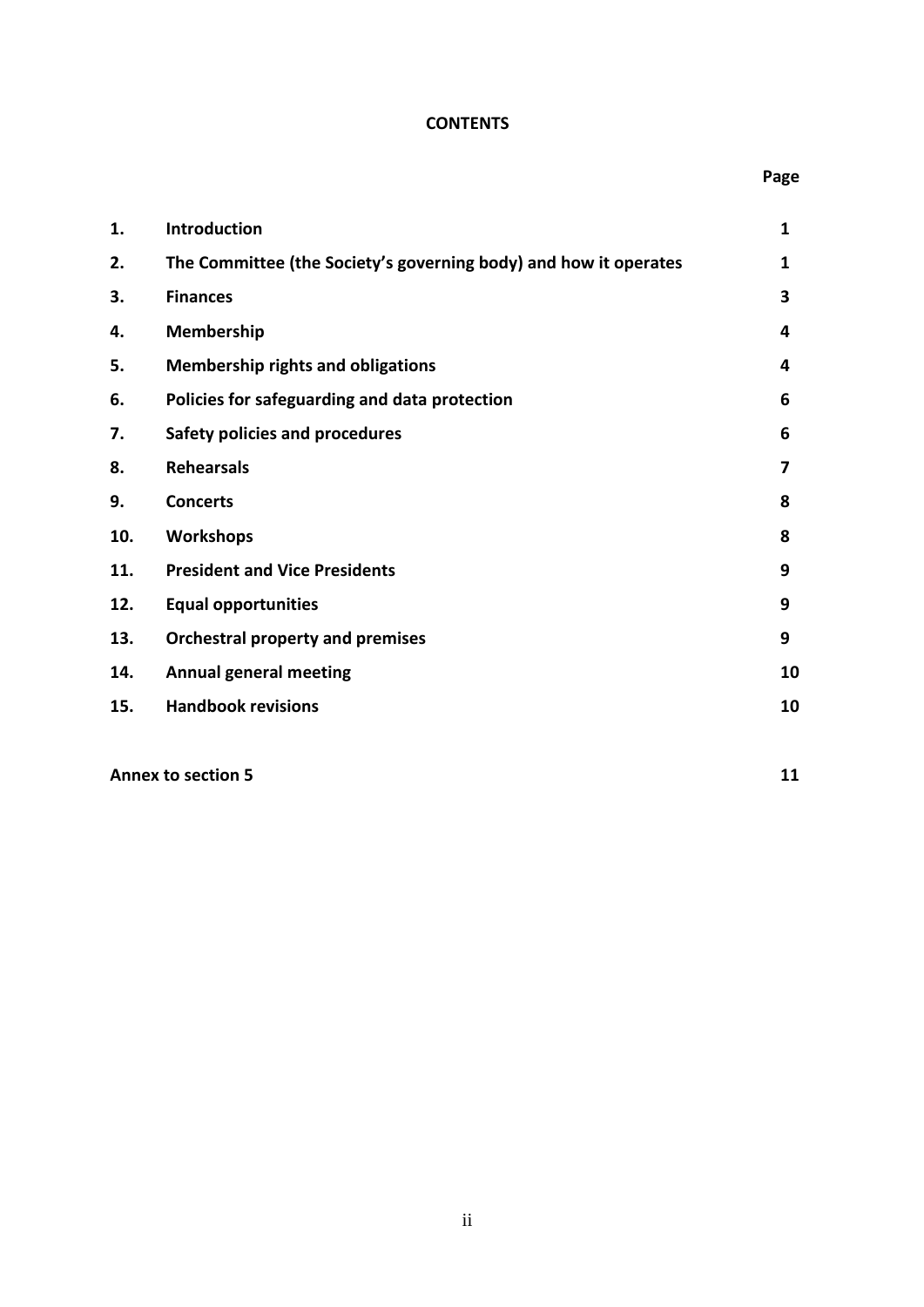#### **NEWENT ORCHESTRAL SOCIETY - MEMBERS' HANDBOOK**

#### **1. Introduction**

This handbook has been produced to inform members of the way in which the Newent Orchestral Society operates and to inform them of their rights and obligations as members, for the benefit and protection of everyone. The Society operates under a constitution that defines the legal basis for its existence, while this document gives some additional and more informal information. The constitution is updated at intervals to keep it in line with modern guidance and members have to approve changes at a general meeting. The constitution is currently being updated and will be issued before the next AGM in 2022 when members will be asked to approve it.

Although we are not registered with the Charity Commission as our income is below the threshold value requiring registration, we are recognised in law as a charity by HMRC, who have determined that our constitution is as required for this purpose. We are therefore able to take part in the Gift Aid scheme, which provides valuable additional income for the Society. The operation of the Gift Aid scheme is described in Section 3, and any members who wish to, and who are UK tax payers, can increase the value of their membership subscriptions to the Society by signing up to the scheme. Ask the treasurer for details. Note that, in return for the tax concessions arising from being recognised as a charity, we have certain obligations in the way we operate and in promoting music making and music appreciation within the wider community.

## **2. The Committee (the Society's governing body) and how it operates**

Like other similar bodies, the Newent Orchestral Society is administered by a committee consisting of three officers (Chairman, Secretary and Treasurer), plus additional committee members who assist with the running of our group. All these people are elected by the membership, and, as they are the Trustees of the Society, have a duty to follow the constitution and uphold Society rules and ethical practice. They perform the administrative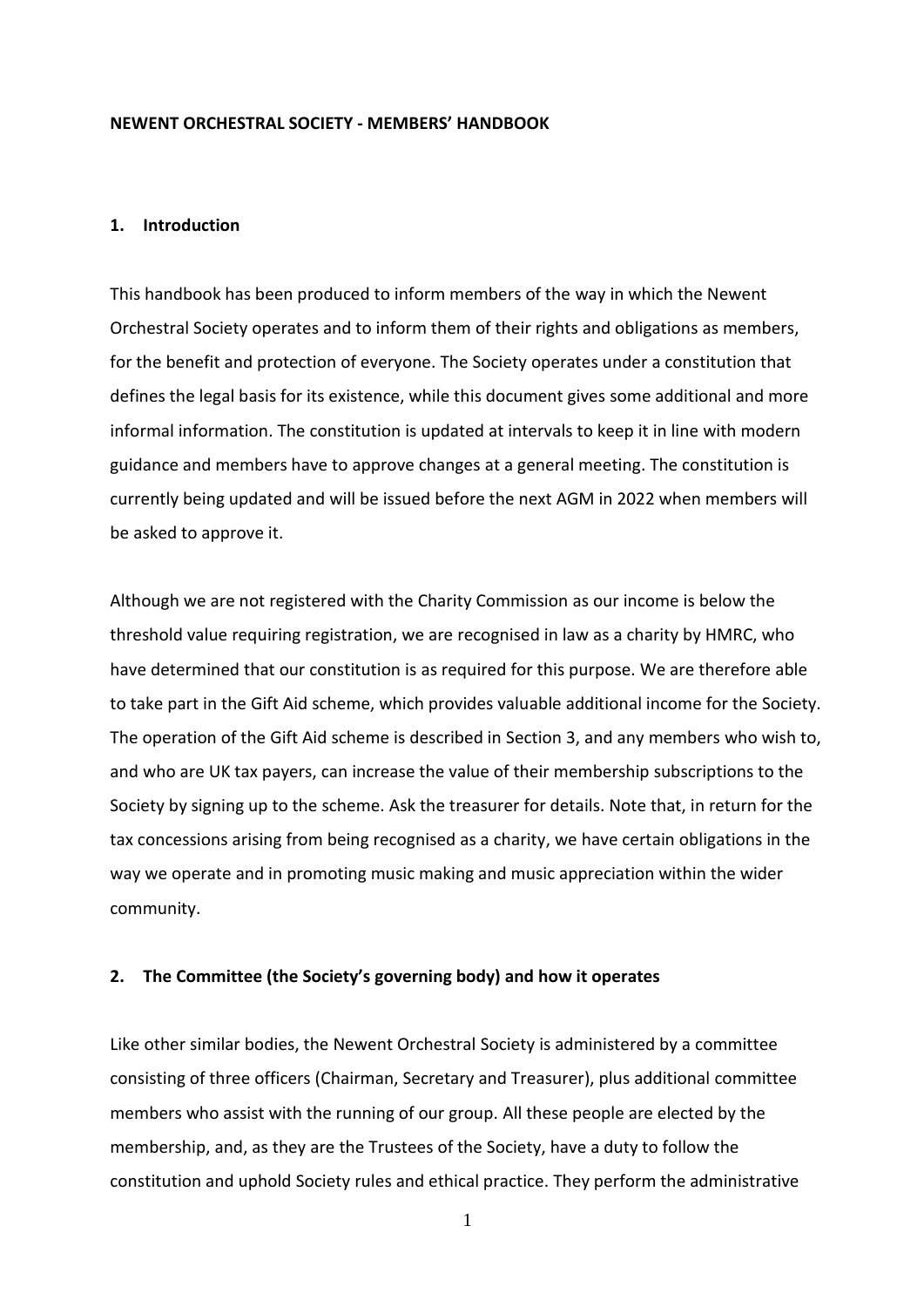tasks needed to make the Society function (such as arrangements for rehearsals, concerts and finances) and they meet about four times a year. If necessary, meetings may be conducted online via Zoom. The minutes of the most recent committee meeting are circulated by email for members to read. Remember that these people are elected by you and are accountable to you at annual general meetings (AGMs). You are encouraged to stand for election yourself to any of these positions. At the AGM each year, the committee for the next 12 months is elected, and the constitution requires that any committee member who has held a position for three years must stand down, although they are allowed to offer themselves for reelection.

The committee members are the charity trustees in law, and have important obligations to exhibit complete integrity in executing tasks on behalf of the Society. For this, they must be fit and proper persons, honest in character and free of unspent convictions of certain offences, such as deception or money laundering, and not have committed certain other barring misdemeanours. Regulations that came into force in August 2018 actually require each Trustee to sign a declaration stating that they are not disqualified from acting as a Trustee and that they will inform the Trustees promptly if, after the date of the declaration, any defined disqualification reasons arise. These declarations are retained by an officer of the Society (currently the treasurer).

Assisting the trustees are people who, by virtue of their experience or other duties, are appointed to attend the committee meetings to provide additional essential input to decision making, but, unlike the trustees, have no vote. These individuals need not be members of the Society. The orchestra's Music Director and President are examples of these people.

The committee communicates with the members through email and announcements by the secretary or treasurer during rehearsal intervals and by exhibiting the latest committee meeting minutes online or on the noticeboard. Other communications shall be made as appropriate by representatives of the committee or the Music Director. As email is the principal means used to convey information to the membership, make sure we have your upto-date details.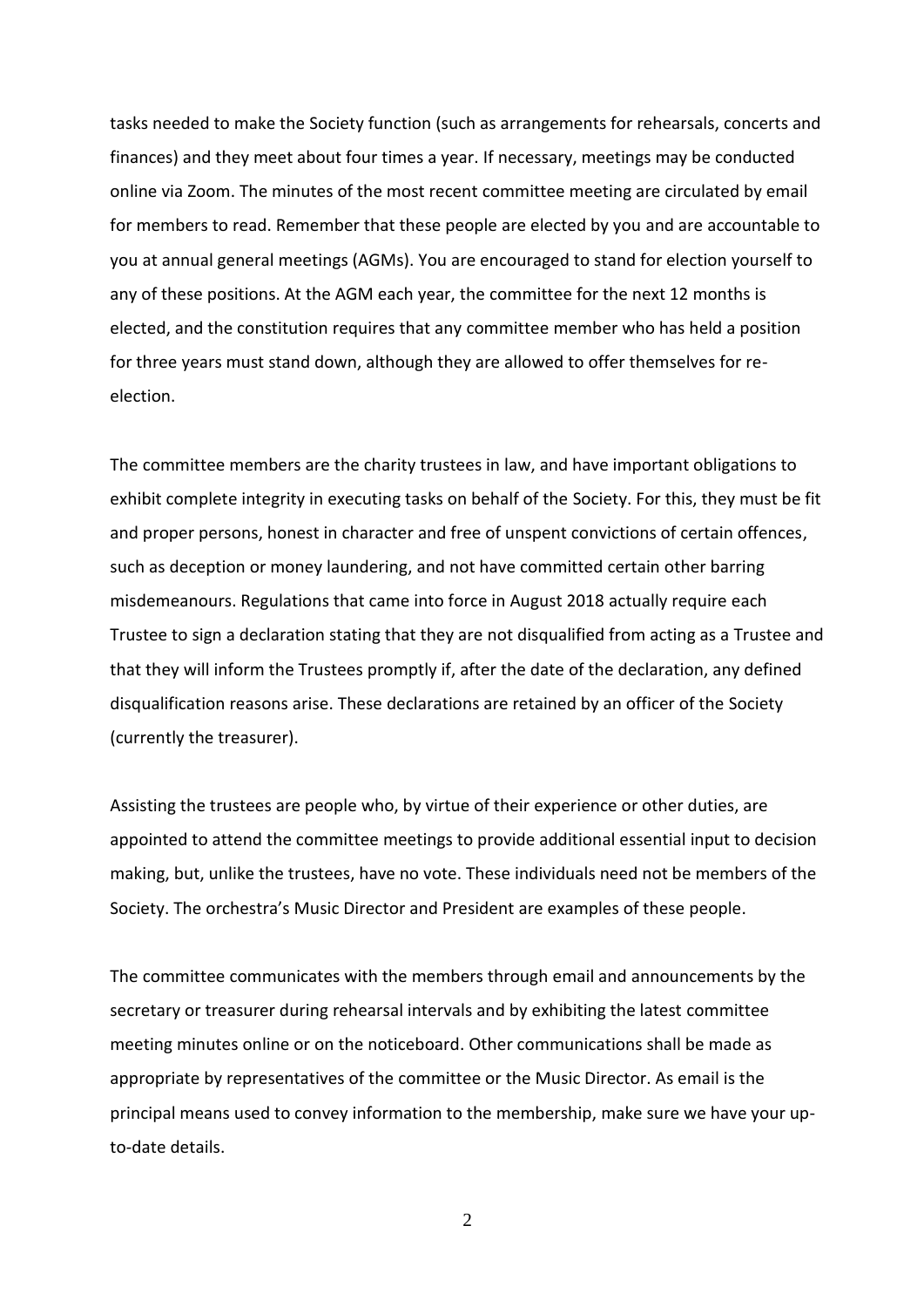If you have any issue you think needs to be resolved, feel free to bring it to the attention of a committee member so that it can be discussed at the next committee meeting.

# **3. Finances**

The Society treasurer operates the finances of the Society in collecting membership subscriptions, moneys from events, from refreshments and so on. Money can be collected as cash, by cheque or by internet banking direct to the Society's bank account. The treasurer makes outgoing payments either by cash, online banking or cheque. Cheques and payments by online banking involve double authorisation by two approved officials of the Society. Membership fees account for about 35% of income. The balance comes from events such as workshops and concerts. The treasurer aims to keep the incoming revenue and outgoing expenditure close to balance over the medium term and maintains a healthy reserve to cover contingencies. This was shown to be invaluable during the 18 months when we could obtain no income during the Covid-19 pandemic but still had significant outgoings.

For the last few years, a bursary fund has been established, aimed at supporting local musicians to encourage their development, for example via instrument purchase support or support for the cost of lessons. Incoming donations are currently normally earmarked for the bursary fund, which currently has a balance over £700. The role of the bursary was later extended to cover support for certain educational events. Moneys in the bursary fund cannot be used for other purposes unless changed by a decision of the committee.

The Society uses HMRC's Gift Aid scheme to augment income from subscriptions. By signing up to it just once, if you are UK taxpayer, the treasurer reclaims from HMRC an amount equivalent to an additional 25% of your membership payment or any donations you make to the Society, at no extra cost to you.

Our financial year runs from 1 August to 31 July.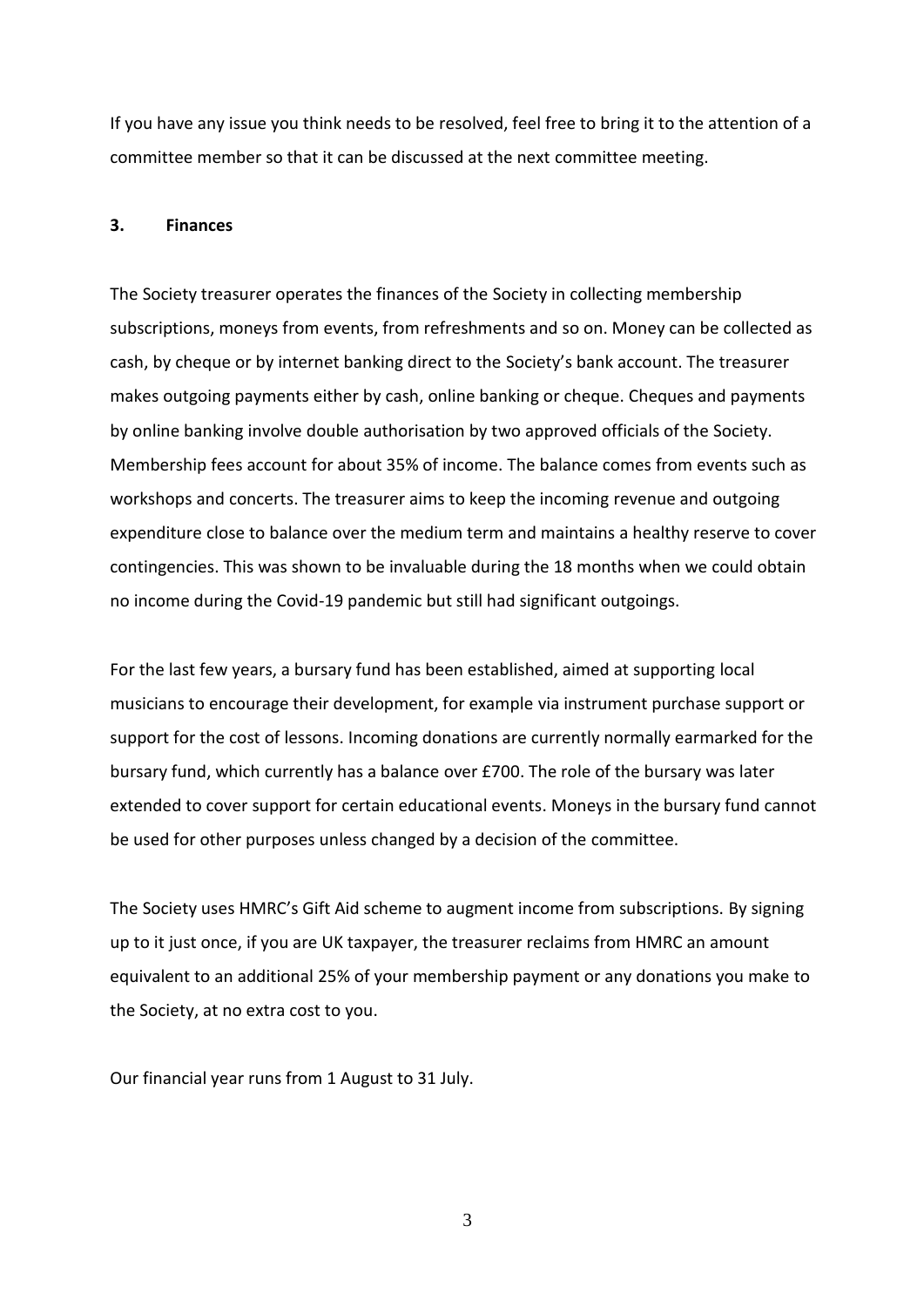#### **4. Membership**

Membership of the Society is open to anyone, regardless of playing ability. Prospective new members are welcome to attend three to four rehearsals to see whether the orchestra suits their needs before the treasurer will invite them to pay a membership fee. At that point, we will ask for their contact details, including an email address that will be used for communications about rehearsal schedules. The secretary will then send an email, to which the new member should reply, confirming that he/she is happy for us to hold personal data of name, address, telephone contact and email contact, which we will hold confidentially and use purely to inform on Society activities. Emails will be sent using bcc (blind carbon copy) means to maintain confidentiality.

Continuing members will be expected to pay membership subscriptions to the treasurer as soon as possible after the annual general meeting (AGM) each year. The fee is reviewed annually and the recommended level for the following year will be presented by the treasurer to the committee in advance of the AGM, at which the membership will be asked to agree it. For late joining new members, the membership fee may be reduced to take account of the proportion of the membership year remaining. People under 18 years of age do not have to pay any membership fee. Payment can be made in cash, by cheque (payable to Newent Orchestral Society) or online using internet banking. The treasurer will supply bank details on request.

Please note that the committee has the power to terminate the membership of any individual if certain rules are broken. However, this will only be applied as a last resort, and after proper procedures have been followed. More information on this is given in Section 5.

#### **5. Membership rights and obligations**

Rehearsals are busy affairs, and all members need to be able to hear the conductor and to concentrate on what they are doing, in order to enjoy participating in making music. This puts a responsibility on everyone to be respectful to the other members, to be courteous and not to cause disruption by, for example, being excessively noisy, or arriving late, causing settled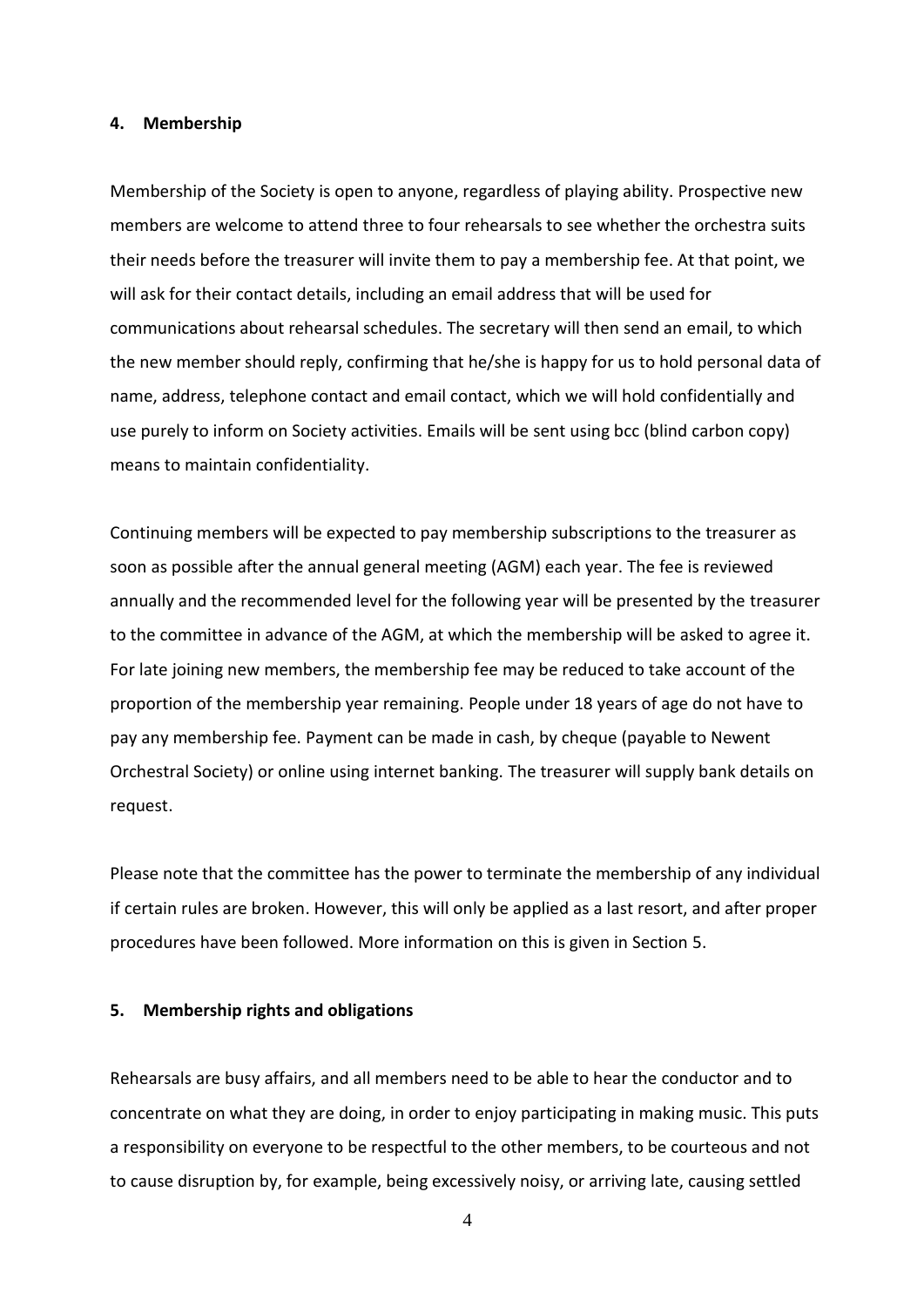members to have to move. This applies after the break also. The following guidelines and rules have been drawn up for everyone's benefit.

## *Rules and guidelines:*

- *1. All members 18 years of age and over shall pay the membership fee unless granted exemption by the treasurer.*
- *2. All members have a right to enjoy rehearsals in an atmosphere of friendship and cooperation.*
- *3. Members are asked to arrive, as far as possible, in good time for rehearsals and concerts, so as to cause no annoyance or disturbance to other members.*
- *4. Members are requested to refrain as far as possible from talking when the Music Director is speaking to the orchestra.*
- *5. Members should give respect to the Music Director and pay heed to the advice and instruction given by the Music Director.*
- *6. The above will be interpreted sensibly, for example, banter will not be suppressed.*
- *7. No member shall cause distress to other members through any means.*
- *8. No member shall use foul language or otherwise abuse another member.*
- *9. Members are asked to assist with tidying rehearsal and concert room spaces after activities, but this is subject to any special instructions during the Covid pandemic.*
- *10. Members must act in a safe and responsible way at all times.*
- *11. Any additional safety rules introduced by the Society as necessary, for example to control risks from Covid-19, must be followed.*

The Society holds third party liability insurance and employer's liability insurance. Copies of the relevant certificates can be made available to members.

All members will appreciate that serious breaches of the rules on decent, respectful behaviour could necessitate the committee issuing warnings that could, if unheeded, theoretically lead to expulsion. However, note that such situations are considered very unlikely to arise. An annex to this booklet describes the Society's guidelines for issue of warnings and reproduces the relevant section of the constitution.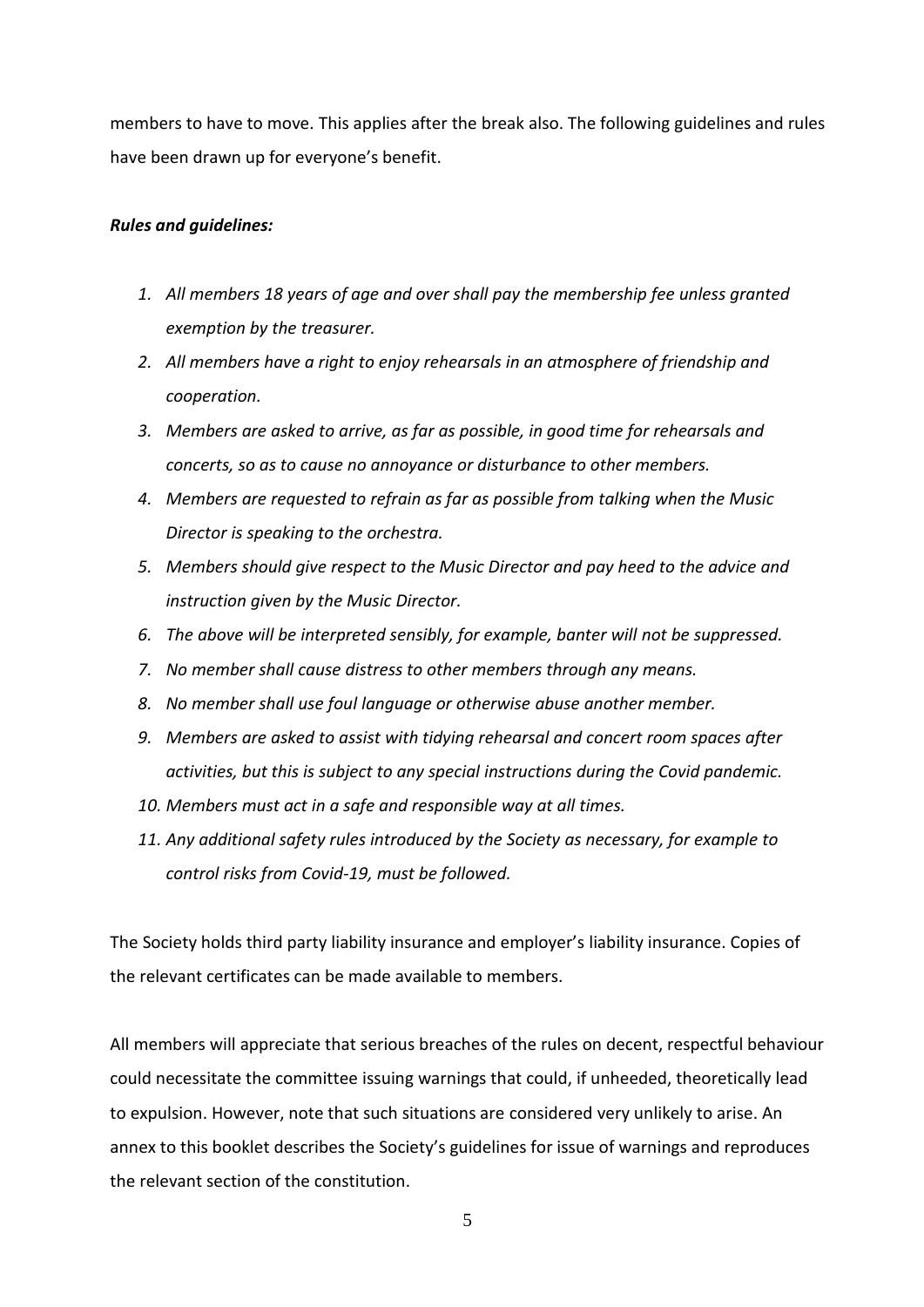# **6. Policies for safeguarding and data protection**

The Newent Orchestral Society recognises that we have a responsibility to promote the welfare of all children, young people and vulnerable adults and is committed to safeguarding the well-being of all such individuals with whom we come into contact and to protecting them from harm. While, currently we have no members in these categories, we could still encounter vulnerable people at any time (an example is at school events), so the Society has a safeguarding policy document held by the treasurer which names the member responsible for safeguarding.

The Society will follow the data protection rules in not abusing members' personal contact details. These will be kept purely for Society communications with members to enable the smooth running of activities. Email communications to all will be sent via the bcc (blind carbon copy) option to prevent recipients reading other recipients' contact email details.

# **7. Safety policies and guidelines**

The trustees (committee members), as representatives of the Society, have an obligation to ensure that rehearsals and concerts are operated in a safe manner. The school site team are available to us via mobile phone for issues regarding the facilities that arise during rehearsals. You are obliged to follow safety instructions issued by the Society and to behave in a manner that is conducive to the safety of everyone present. A general safety risk assessment and separate risk assessment specifically for Covid-19 have been carried out by the treasurer and these are set out in brief form below.

| <b>HAZARD AND ASSESSED LEVEL</b>                      | <b>PERSONS AT RISK</b> |
|-------------------------------------------------------|------------------------|
| Trips and falls injuries - low                        | Any attendee           |
| Failure to follow fire evacuation procedures -<br>low | <b>All attendees</b>   |
| Covid-19 infection - low-medium                       | <b>All attendees</b>   |
|                                                       |                        |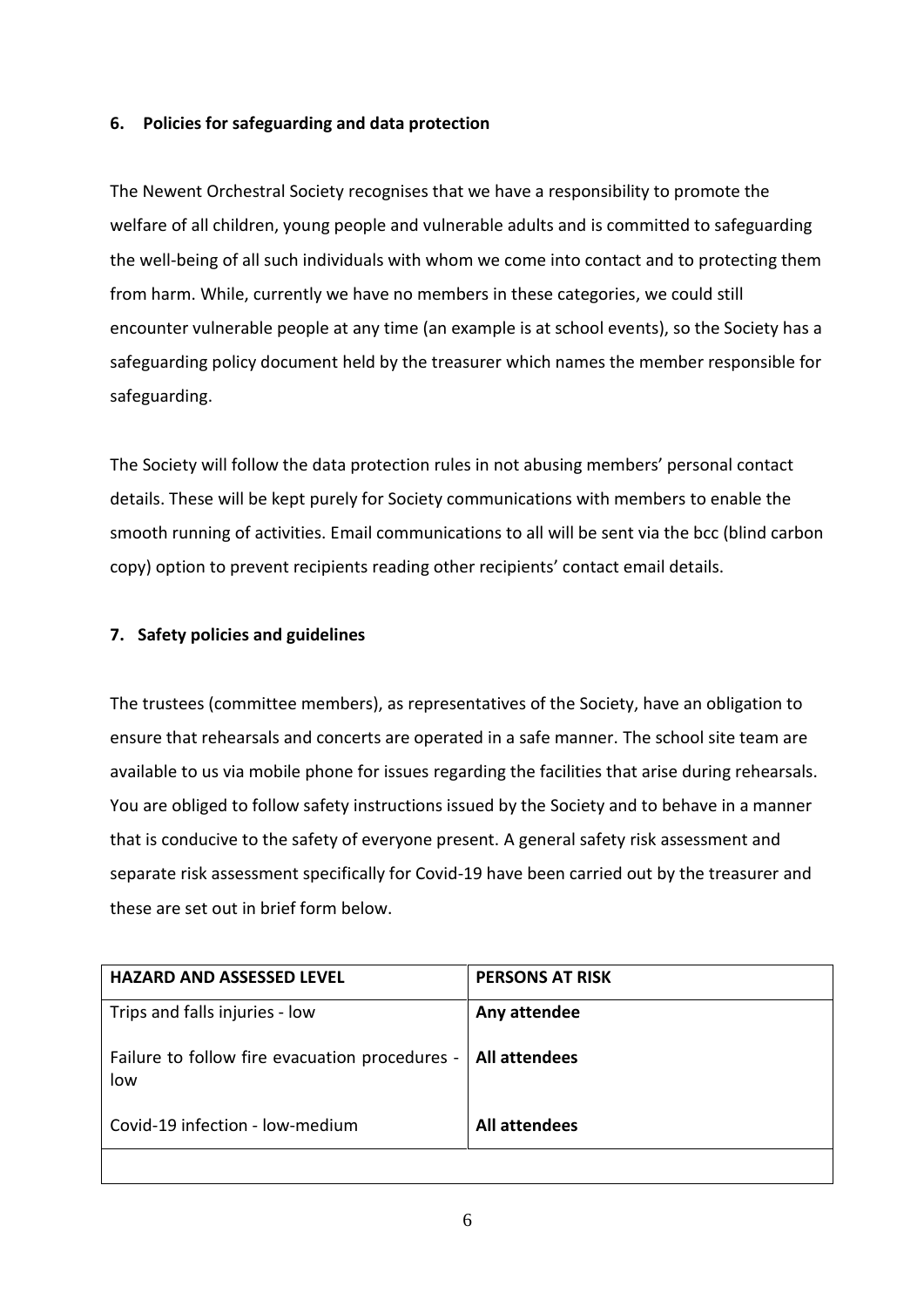# **CONTROL MEASURES**

We ensure adequate spacing of players to minimise trip and fall hazard, facilitate emergency escape routes and minimise Covid-19 infection risk. All members are asked to take care at all times for the safety of other people in the room.

Mobile telephones are available for emergency contacts and the school site team is available by mobile phone.

Fire emergency procedures and emergency exit routes will periodically be pointed out to attendees.

For Covid-19: The orchestra publishes and applies detailed risk assessment and preventative measures as condition of attendance. Risk is currently assessed as sufficiently low to mean that we now simply ask participants to if possible take a lateral flow test before attending and to stay away if positive or symptomatic. Members are told to respect the space of others. Chairs are set out well apart.

For accidents or medical issues, orchestra members will be asked at intervals if anyone would be willing to be named to be available for advice in case of any potential medical issues during rehearsals. Mobile telephones are always available for emergencies.

These measures are considered by the assessor (Colin Henderson) as suitable for reducing risks to acceptable levels.

# **8. Rehearsals**

The Society meets for rehearsals every Saturday during period September to May or June. We have a break during the summer, generally starting again on the first Saturday in September. The venue for rehearsals is currently the main hall at Newent Community School, Watery Lane, Newent. However, we plan to return to the Newent Community Centre, Ross Road, Newent when modernisation works are completed, early 2023. We rehearse from 10:00 am until 12:00 noon, with a 10-15 minute break. When we return to the Community Centre, we hope to restart providing refreshments at a small charge.

All members are asked to attend as many rehearsals as possible, and to arrive in good time to avoid disruption. This helps ensure that we can prepare properly for the next concert. You are reminded about the obligations set out in Section 5.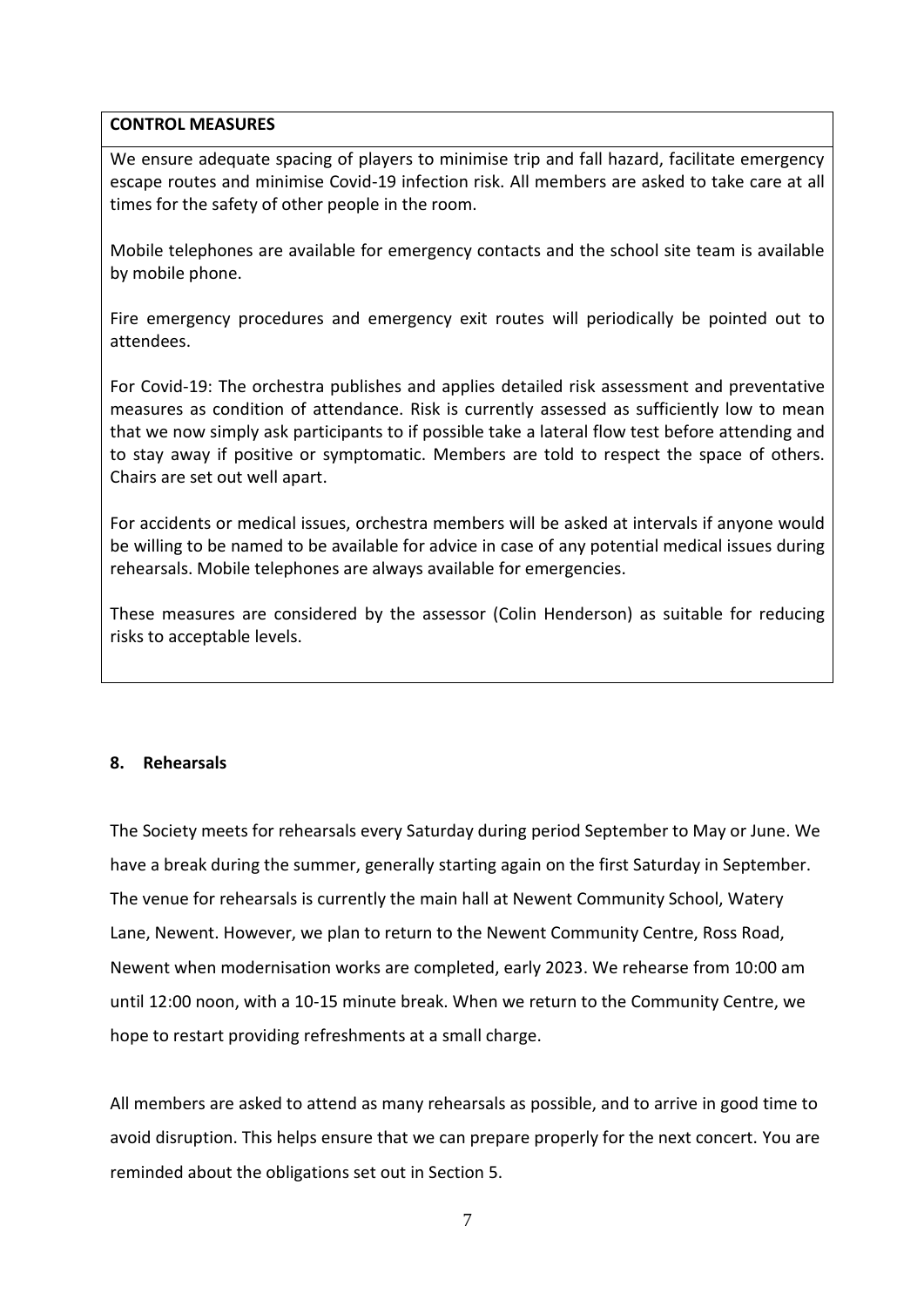#### **9. Concerts**

The Society generally puts on two, but sometimes three, concerts per year. Currently, most of these are held in St Mary's Church, Newent. Dress for the concerts was comparatively formal until recently, but the policy on this has recently been changed to informal with guidelines announced in advance of each concert by the secretary or conductor. It is important that everyone follows the guidance, to allow consistency, to give a good impression.

There is always a short pre-concert rehearsal starting about two hours before the concert, and it is important that players arrive in good time for this so we can go through all the more awkward parts of the music to ensure a polished performance. After concerts, members are asked to assist in putting away the chairs tables and ensuring that all is restored to neatness. Instructions on when to return music will be given by the conductor.

Discipline during the concert is important. Thus, every player must be waiting, ready to enter the seating area in a suitable sequence when signalled to do so, no later than five minutes before the concert is scheduled to start. Upon a signal by the first violinist, the orchestra then tunes, woodwind and brass first, followed by strings. Instruments are not raised for playing until prompted by the conductor. A similar process is applied at the start of the second part of the concert after the interval. During the concert, please avoid placing music on the floor.

In addition to our own concerts, the orchestra is occasionally invited to contribute to other local functions. Examples of this are the local branch of the Royal British Legion's events associated with wartime anniversaries, which are held at the school. Through this sort of contribution to the life of the local community, we are gaining a growing profile locally.

#### **10. Workshops**

The orchestra also holds workshops open to people who are not members, attracting players from all over Gloucestershire and Herefordshire, and much of the guidance given with respect to rehearsals applies to these where appropriate. A fee is charged for playing at workshops. Members pay a lower fee than the visitors.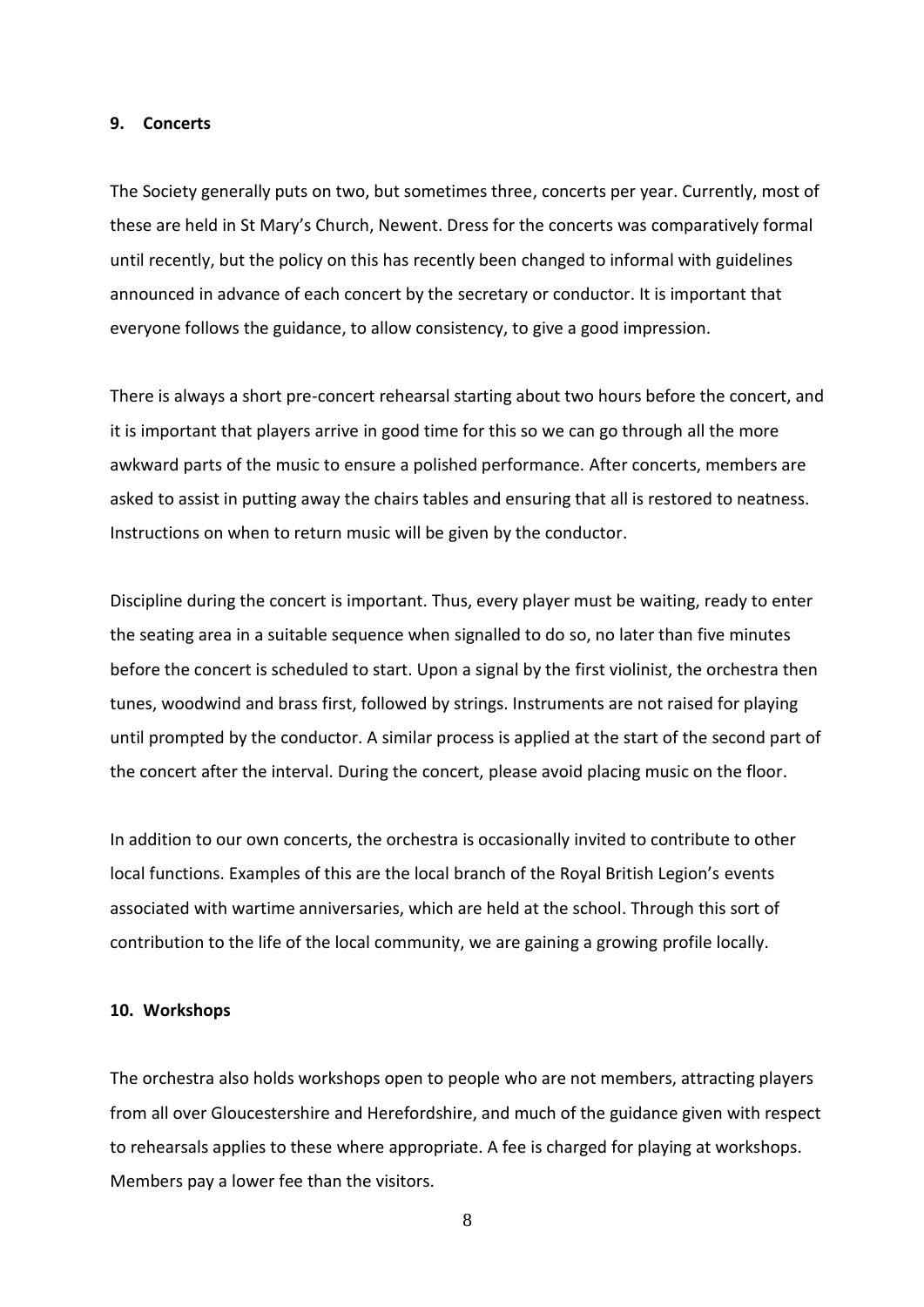#### **11. President and Vice Presidents**

The Society has a President, who attends committee meetings, and several vice presidents. The President acts as a valuable advisor about local issues and is invited by the committee to chair annual general meetings. The current President is Cllr Roger Beard, who has always been a strong supporter of the orchestra.

### **12. Equal opportunities**

The Society has an equal opportunities policy. In accordance with the law, no individual shall be excluded from membership of the Society or de-barred from any official capacity on the committee on the grounds of sex, race, colour, age, religion, sexual orientation, disability or political affiliation.

# **13. Orchestral property**

The orchestra possesses a library of music, as well as a limited number of musical instruments and some miscellaneous items. The instruments can be borrowed by members, if requested for the purpose mainly of playing in the orchestra. If the instrument requires servicing or repair before being borrowed by a member, the Society will pay for that initial service or repair. However, the cost of any future maintenance will be expected to be borne by the borrower. While the Society covers insurance of these items, great care should be taken with such instruments.

Music used at concerts must be kept in good condition and returned as soon as possible after the end of the relevant concert. Some music that we use is borrowed from libraries and it is particularly important that this is returned to avoid heavy financial penalties being levied on the Society. Your copy should be marked in pencil with your identifying number that has been supplied to you.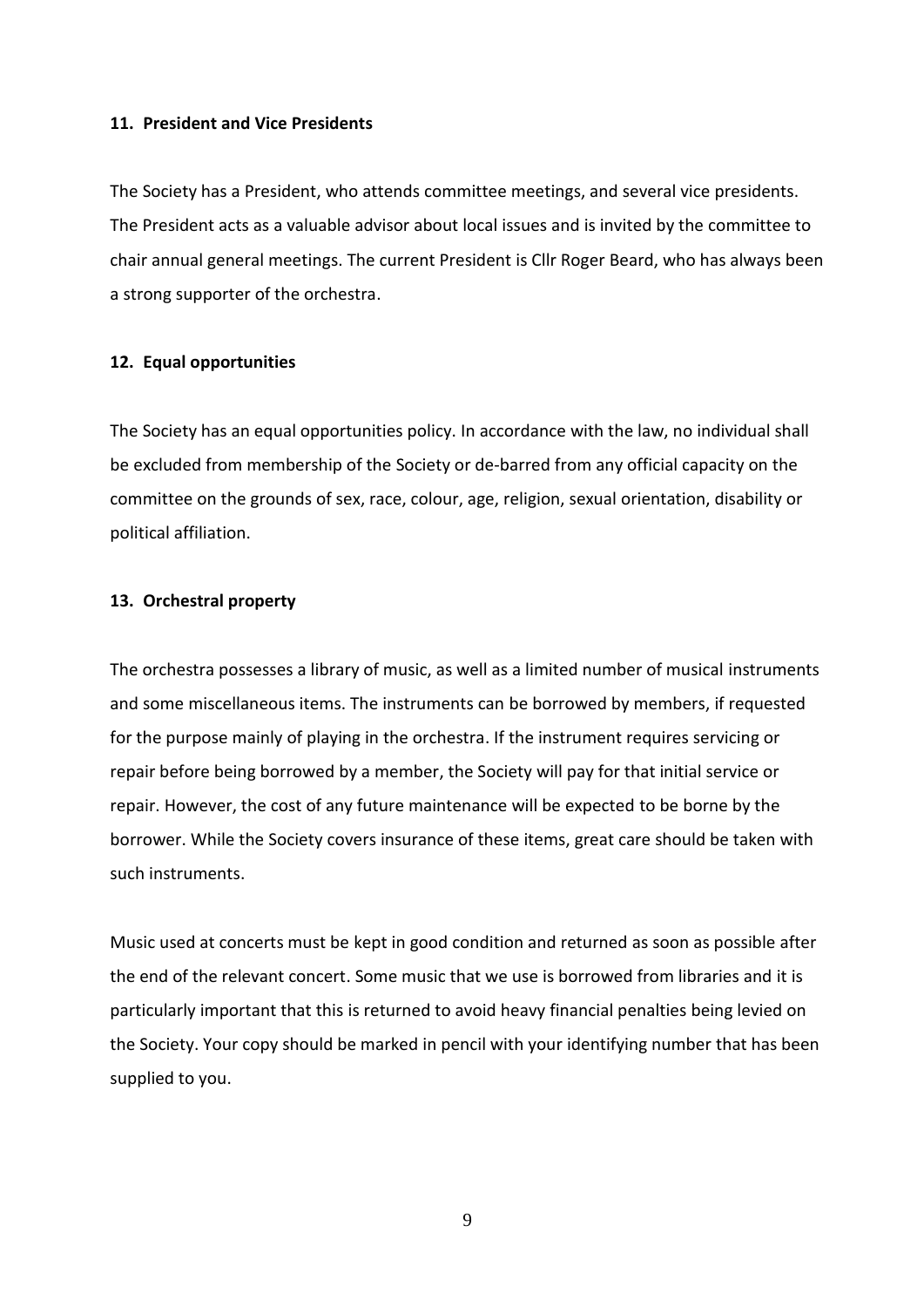## **14. Annual general meeting**

All members are eligible to attend the annual general meeting (AGM), which is announced by email about three weeks in advance. The AGM is held in place of the second half of a normal rehearsal session within three months of the end of the financial year (which ends on 31 July).

The main business of the AGM is to enable the Society's officers to present reports on the previous twelve months' activities, including a statement by the treasurer of the financial position of the Society. The latter will include a recommendation regarding the membership fee for the following year, which the membership are asked to consider for approval.

The officers for the following year (chairperson, secretary and treasurer) and general committee members are also elected at this meeting. Any member can stand for any of the positions, and nominations should reach the secretary in advance of the meeting. All elected members will need to ensure, and later confirm, that they are not disqualified from being members of the committee, as described in section 2.

Any member can also propose items for discussion at the AGM. If possible, please submit details of these in advance to the secretary.

Special (extraordinary) general meetings may be called from time-to-time through the procedures described in the Society constitution.

The quorum (minimum number of attendees) for these meetings is described in the current constitution. The AGM can, if necessary, be held online, via Zoom.

## **15. Handbook revisions**

The handbook will be reviewed on a two-yearly basis and revised as necessary.

This edition is dated 8 May 2022.